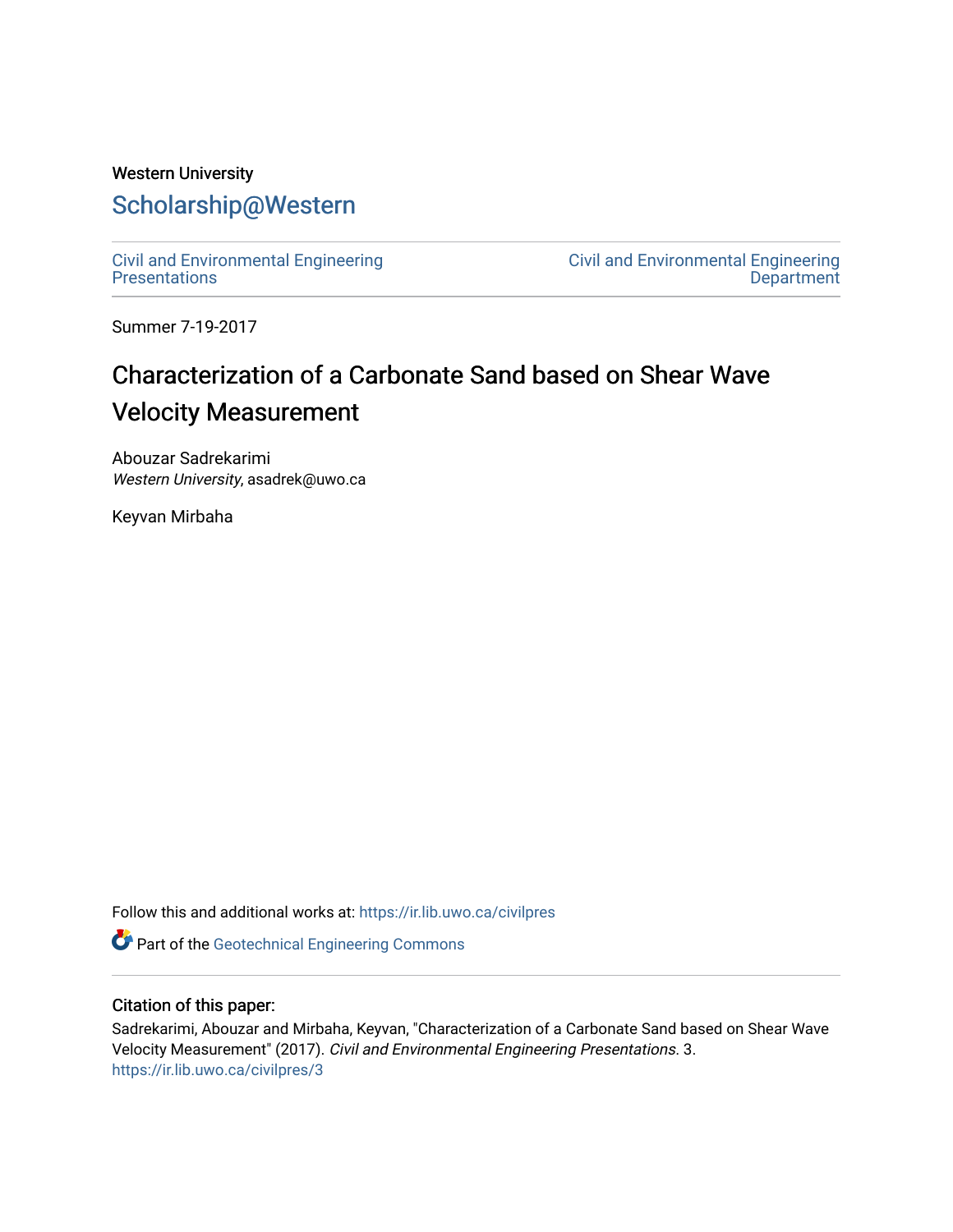## **Characterization of a Carbonate Sand based on Shear Wave Velocity Measurement**



Keyvan Mirbaha, & Abouzar Sadrekarimi, Ph.D., P. Eng. *Department of Civil & Environmental Engineering – Western University, London, ON, Canada*

#### ABSTRACT

Numerous studies have been carried out on the dynamic behavior of sands. However, few studies have investigated the dynamic characteristics of carbonate sands. This paper presents series of laboratory simple shear tests on specimens of a local carbonate sand from London (ON). Besides monotonic and cyclic shearing, the dynamic behavior of the sand is also characterized by measuring the velocity of shear waves travelling through the specimens. Drained and undrained shearing behavior of specimens with a wide range of relative density and consolidation stresses are tested. Shear wave velocity is found to vary with effective overburden stresses by an average power of 0.25. Maximum shear modulus ( $G_{\text{max}}$ ) is also computed from the shear wave velocity measurements and a correlation is developed between G<sub>max</sub>, effective stress, and void ratio for a carbonate sand. The critical state line of the carbonate sand established from the simple shear tests is used for determining the state parameter of each specimen and this is related to the shear wave velocity measured in the same specimen. Such a relationship can be employed for measuring the in-situ state of this carbonate sand. Cyclic resistances of the sand specimens are determined from cyclic shear tests. Combined with shear wave velocity data, these are compared with current liquefaction triggering curves.

#### 1 INTRODUCTION

Shear wave velocity  $(V<sub>S</sub>)$  and shear modulus are two of the most fundamental parameters for characterizing materials including soils and play a key role in engineering design practice. Vs is used in several constitutive models to determine the small strain response of soils, to estimate the in-situ stress state of cohesionless soils (Robertson, et al., 1995), ground deformation prediction, for seismic site classification in many design codes, including the current National Building Code of Canada and the Canadian Highway Bridge Design Code, to characterize siteresponse for evaluating seismic hazard, as well as in assessing the potential for liquefaction triggering of cohesionless soils (Andrus and Stokoe 2000, Clayton, 2011). Vs can be measured both in the laboratory (e.g. using bender elements, or a resonant column device) or in the field by down-hole, cross-hole, suspension logging and surface wave methods. Shear wave velocity (V<sub>s</sub>) represents soil elasticity and provides a direct measure of the maximum (small-strain) shear modulus ( $G_{\text{max}}$ ) of a soil as shown in Equation 1:

$$
G_{\text{max}} = \rho.V_s^2 \tag{1}
$$

Where  $G_{\text{max}}$  is in Pascal,  $V_s$  is in m/s, and  $\rho$  is the total soil mass density in kg/m<sup>3</sup>. Along with soil damping characteristics, Gmax is a useful parameter for the analysis of natural or man-made structures under dynamic or cyclic loads (e.g., caused by an earthquake, machine foundation, ocean waves, or blast).

Several investigations have been performed on shear wave velocity and shear modulus of cohesionless soils and their correlations with soil characteristics such as relative density and confining pressure (Hardin and Black, 1966, Iwasaki, et al., 1978, Kokusho, 1980, Lo Presti, et al., 1997,

Robertson, et al., 1995). These studies have been mostly carried out on sands mainly composed of silica and quartz particles. For example, Hardin and Black (1966) and Robertson, et al. (1995) studied dynamic characteristics of Ottawa sand while Kokusho (1980) focused on the behavior of Toyoura sand. Both of these sands are composed of silica particles.

This paper studies the dynamic behavior of a carbonate sand using bender element measurements and cyclic direct simple shear (DSS) tests. Bender elements provide soil dynamic modulus at very small shear strains  $(< 10^{-5})$ , while cyclic DSS tests are employed to augment  $V_s$ measurements from bender elements at higher cyclic shear strains (between  $0.1 - 4\%$ ). The plane-strain boundary condition and simple shearing mode applied in a DSS test provide a closer representation of in-situ conditions, than a triaxial test. Furthermore, a soil specimen is subjected to repeated abrupt 90° rotations of principal stresses in a cyclic triaxial test. This is very different than the smooth rotation of principal stress directions which occurs during an actual seismic event or in a cyclic DSS tests.

#### 2 EXPERIMENTAL PLAN

#### 2.1 Tested Material

A local carbonate-silica sand is tested in the experiments of this study. This sand was collected from Boler Mountain in London, Ontario (called "Boler sand" hereafter). The natural Boler sand contains about 11% fine particles. However, for the experiments of this study the fines were removed in order to focus on the behavior of a clean sand and compare its dynamic behavior with those of other clean sands. A specific gravity  $(G<sub>S</sub>)$  of 2.67, and maximum  $(e<sub>max</sub>)$ and minimum ( $e_{min}$ ) void ratios of respectively 0.845 and 0.525 were determined following ASTM standard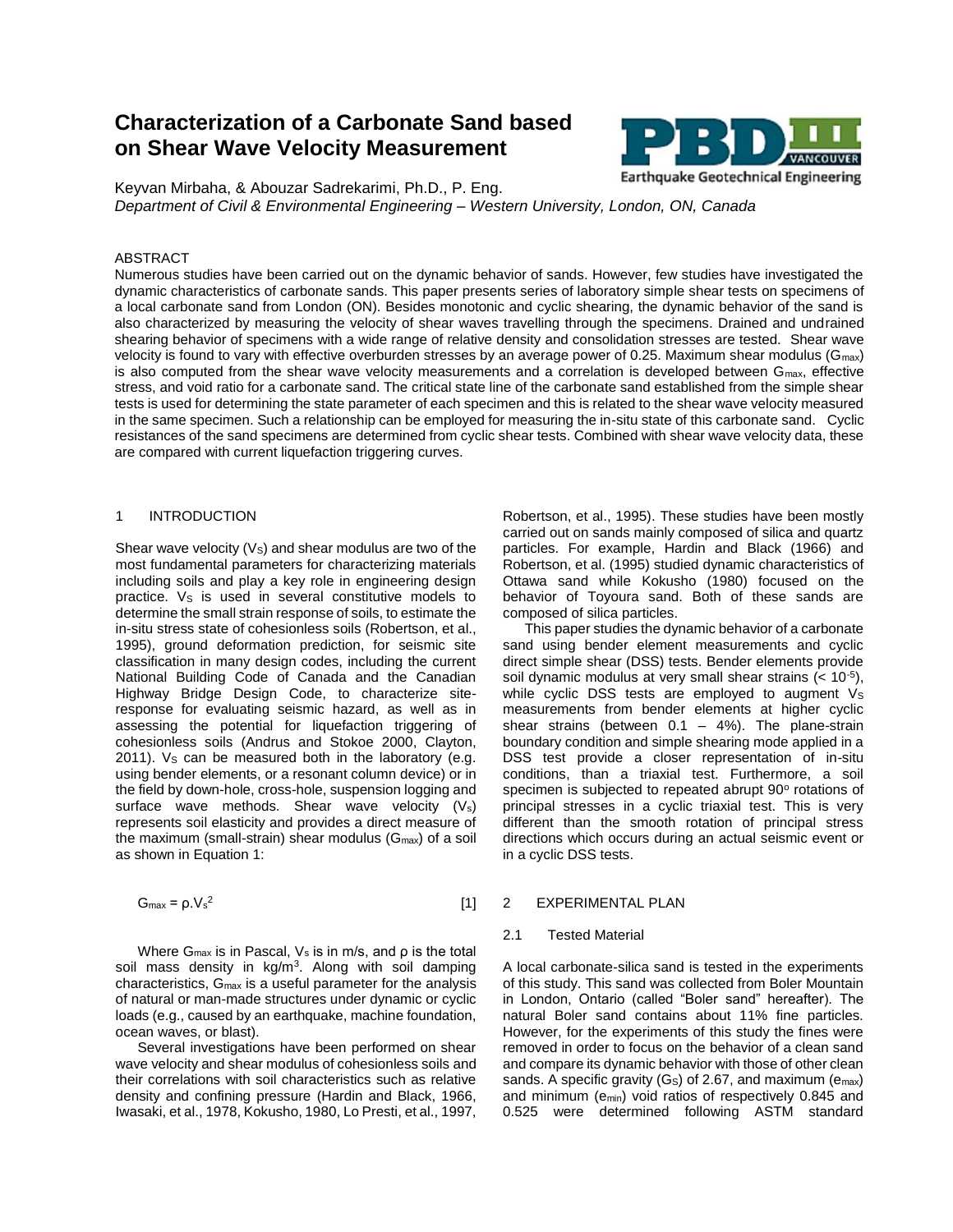procedures. Particle size distribution of Boler sand is presented in Figure 2 with  $D_{50} = 0.25$  mm. Accordingly, Boler sand is classified as a poorly-graded (SP) sand according to the Unified Soil Classification System (USCS). Scanning electron microscopic images, X-Ray diffraction and acid dissolution analyses were carried out to determine particle shape and mineralogy. It was found that the Boler sand is composed of about 90% to 85% quartz  $(SiO<sub>2</sub>)$  and 10% to 15% carbonate  $(CaCO<sub>3</sub>)$  and dolomite  $(MgCa(CO<sub>3</sub>)<sub>2</sub>)$  particles, with subangular to angular particle shapes.



Figure 1. Average grain size distribution of Boler sand

#### 2.2 Specimen Preparation

Simple shear tests were carried out using an advanced computer-controlled cyclic simple shear apparatus (Model VDDCSS) manufactured by GDS Instruments (UK). For specimen preparation, a latex membrane was first placed around the bottom cap of the DSS apparatus and secured with an O-ring. Series of 1 mm-thick Teflon-coated stainless steel rings were then stacked around the membrane. Two supporting retainers were used to hold the stacked rings in place during sample preparation and the membrane was then folded over the stacked steel rings. Specimens were prepared at loose ( $D_{rc} = 25\%$ ), medium dense ( $D_{rc}$  = 45%), and dense ( $D_{rc}$  = 65%) relative densities using the moist tamping method. The height and diameter of the specimens were respectively 20 mm and 70.7 mm in cyclic DSS tests. This corresponds to an aspect ratio of 0.28, which is less than that (0.4) recommended by the ASTM D6528 standard method for simple shear testing.

In regular moist-tamping, the density of the lower sublayers is increased by compacting the overlying layers. This would produce a non-uniform specimen. In order to improve specimen uniformity, the under-compaction (Ladd, 1978) method was used in this study. In this method, overdried sand was thoroughly mixed with 5% moisture. The specimen was then prepared by compacting moist sand in three sublayers. The first and second sublayers were compacted to dry densities of respectively 5% and 2.5% ("under-compacted") lower than the target dry density of the specimen. After compacting the third overlying sublayer, the final density of these sublayers were hence compacted closer to the target density of the specimen. The dry density was adjusted by changing the mass of soil placed in each sublayer, while all sublayers were

compacted to equal heights. Except for the final sublayer, the surface of each sublayer was also scarified in order to improve the bonding between sublayers. The top cap of the DSS apparatus was subsequently lowered on the sand surface, the membrane was folded back on the top cap and then secured with an O-ring. The retainer plates were also removed.

The small amount of moisture content (5%) imparts a small amount of matric suction to a moist-tamped specimen and helps to stabilize the specimen during preparation. However, since this matric suction was not measured here, it was removed by saturating the specimens after specimen preparation. A small seating vertical stress of 5 kPa was first applied to stabilize the specimen and prevent piping. Saturation was then carried out by flushing the specimens with  $CO<sub>2</sub>$  gas, followed by de-aired water through drainage ports on the specimen endcaps. Carbone dioxide  $(CO<sub>2</sub>)$  was used to enhance specimen saturation as it is heavier than air (so it replaces air during flushing) and it is many times more soluble in water than air. Specimen height was carefully recorded during this process in order to determine the precise initial void ratio of the specimen.

#### 2.3 Consolidation

Following saturation, the specimens were consolidated to effective vertical stresses ( $\sigma'_{\rm vc}$ ) of 50, 100, 200, 400, or 600 kPa. The top drainage port was open during consolidation in order to allow excess pore pressure dissipation. Specimens' void ratio after consolidation  $(e_c)$  was subsequently calculated from changes in specimen height.

#### 2.4 Monotonic DSS Tests

Monotonic simple shear tests were carried out in order to determine liquefaction susceptibility and the critical state line of Boler sand. In drained shear tests, a constant effective vertical stress (=  $\sigma$ 'vc) was maintained while changes in specimen height were carefully recorded to determine void ratio changes. Undrained shear was replicated by maintaining a constant specimen volume. This was performed using the electronic feedback and control system of the DSS apparatus by precisely adjusting the vertical stress in order to prevent any volume change during shearing. Volume change resulted from changes in specimen height as the area of the specimen was kept constant by the stainless steel rings. Since pore water pressure was not measured in the DSS apparatus, the top drainage port was left open during shearing. Changes in total vertical stress during constant-volume shear were considered as an equivalent excess pore water pressure which would have developed in an undrained shear test (Dyvik, et al., 1987). Monotonic shearing was carried out at a shear strain rate of 3%/hour up to a shear strain of 30%.

#### 2.5 Cyclic DSS tests

Constant-volume cyclic shear tests were carried out to determine the cyclic liquefaction behavior of Boler sand at  $\sigma'_{\text{vc}}$  = 100 kPa. Similar to the constant-volume monotonic tests, a constant-volume condition was imposed in these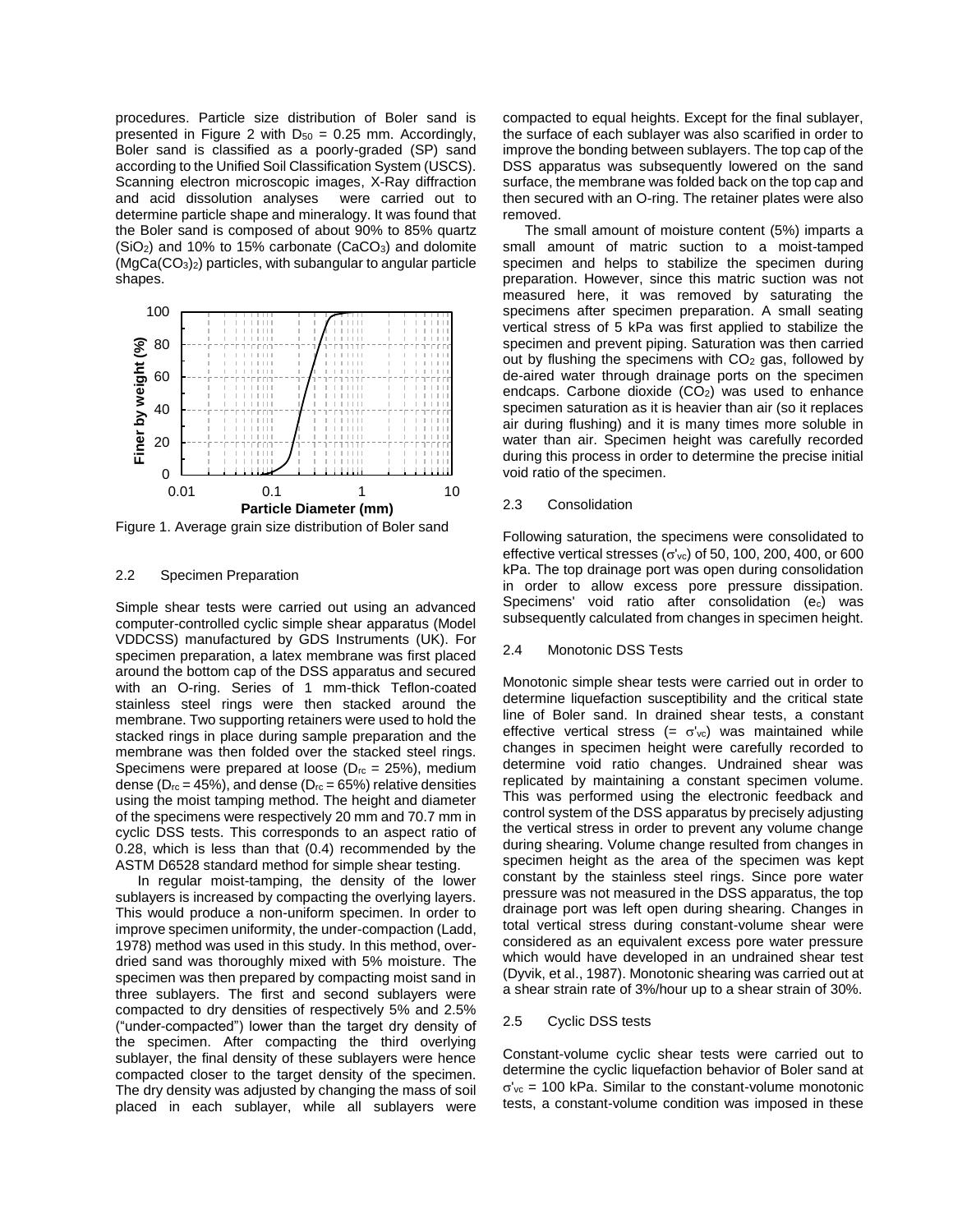tests by precisely adjusting the vertical stress. Stresscontrolled shearing was performed by cycling shear stress within a certain range of stresses at a frequency of 0.1 Hz. Cyclic stress ratio (CSR) is determined as the ratio of the peak shear stress ( $\tau_{\text{max}}$ ) to  $\sigma'_{\text{vc}}$ . Tables 1 and 2 summarize the characteristics of the monotonic and cyclic simple shear tests of this study. Note that comparison between particle size distributions before and after testing did not show particle crushing in any of the experimental stages (consolidation, monotonic or cyclic shear)

Table 1. Summary of monotonic DSS tests

| $\sigma'_{\rm vc}$ (kPa) | e <sub>c</sub> | $D_{rc}$ (%) | $e_{cs}$ | $\sigma'_{v,cs}$ (kPa) | Drainage           |
|--------------------------|----------------|--------------|----------|------------------------|--------------------|
| 100                      | 0.762 26       |              | 0.762    | 40.8                   |                    |
| 100                      | 0.802 13       |              | 0.802    | 11.3                   |                    |
| 200                      | 0.809          | 11           | 0.809    | 19.6                   |                    |
| 300                      | 0.778 21       |              | 0.778    | 41.5                   | Constant<br>Volume |
| 300                      | 0.763 26       |              | 0.763    | 71.8                   |                    |
| 400                      | 0.750 30       |              | 0.750    | 86.6                   |                    |
| 800                      | 0.728 37       |              | 0.728    | 187                    |                    |
| 1000                     | 0.706 43       |              | 0.706    | 346                    |                    |
| 1200                     | 0.697          | 46           | 0.697    | 421                    |                    |
| 50                       | $0.812$ 10     |              | 0.782    | 50                     |                    |
| 80                       | 0.770 23       |              | 0.758    | 80                     | Drained            |
| 100                      | 0.753 29       |              | 0.753    | 100                    |                    |
| 400                      | 0.699          | 46           | 0.697    | 400                    |                    |

Table 2. Summary of Cyclic DSS tests

| <b>CSR</b> | $\tau_{\text{cyc}}$ (kPa) | $e_c$ | $D_{rc}$ (%) | $\mathsf{N}_\mathsf{L}$ |
|------------|---------------------------|-------|--------------|-------------------------|
| 0.066      | 6.6                       | 0.770 | 23.4         | 41                      |
| 0.080      | 8.0                       | 0.759 | 26.4         | 12                      |
| 0.090      | 9.0                       | 0.764 | 25.2         | 11                      |
| 0.065      | 6.5                       | 0.700 | 45.2         | 64                      |
| 0.075      | 7.5                       | 0.706 | 43.4         | 21                      |
| 0.085      | 8.5                       | 0.700 | 45.2         | 16                      |
| 0.075      | 7.5                       | 0.638 | 64.8         | 46                      |
| 0.090      | 9.0                       | 0.634 | 66.0         | 18                      |
| 0.100      | 10.0                      | 0.634 | 66.0         | 13                      |

#### 2.6 Shear Wave Velocity Measurement

Shear wave velocity of the specimens were measured by a pair of piezoelectric bender elements embedded with epoxy into the platens of the DSS apparatus. The epoxycoated bender elements protruded 1 mm into the specimen. Marianovic and Germaine (2013) show that this bender element setup (shorter and wider tips) produces the best shear waves without significant interference from compression waves. A sinusoidal pulse was applied to the transmitting bender element, which provides high versatility in selecting signal frequency and amplitude (compared to square waves). A high voltage of  $±10$  Volts was chosen to improve the signal to noise ratio.

Taller specimens of 30 mm high were prepared for measuring shear wave velocity ( $Vs$ ) in order to increase  $Vs$ travel distance and improve signal resolution. Shear wave

velocity was measured after allowing about 30 minutes of consolidation at  $\sigma'_{\rm vc}$ . Earlier studies (Lee and Santamarina, 2005, Sanchez-Salinero, et al., 1986, Viggiani and Atkinson, 1995) have often recommended a distance between bender element tips  $(L_{tt})$  of at least twice the wavelength  $(\lambda)$  to reduce near-field effects and allow for the development and propagation of shear waves. Besides preparing taller specimens (= 30 mm), a high frequency (36 kHz) signal was also used to produce short wave lengths and generate at least 2 wavelengths between the bender elements ( $L_t/\lambda > 2$ ). The high signal frequency used in the bender element tests further minimized dispersion from wave reflections at specimen boundaries (Alvarado and Coop 2012).

#### 3 RESULTS

#### 3.1 Monotonic Shearing Behavior

As shown in Table 1, monotonic shear tests were carried out at wide ranges of consolidation relative density (Drc) and  $\sigma'_{\rm vc}$ . Figure 2 shows effective stress paths for some of the constant-volume monotonic DSS tests. All tests display a significant strain-softening and static liquefaction behavior. A large reduction in  $\sigma'_{\text{vc}}$  is equivalent to shearinduced pore pressure generation in an undrained condition. Critical state is taken at the minimum shear stress reached after failure, although some tests displayed "phase transformation" (Ishihara, 1993) to a strainhardening (or dilative) behavior after an extended range of constant volume, shear and effective vertical stresses. An overall frictional angle of  $\phi_{\text{cs}} = 30^{\circ}$  is determined at the critical state from both constant-volume and drained tests. The relatively low  $\phi_{\text{cs}}$  is likely associated with the planestrain boundary condition imposed in DSS testing (Cornforth 1964; Marachi et al. 1981; Terzaghi et al. 1996)



Figure 2. Stress paths for some of the constant-volume monotonic DSS tests

Been and Jefferies (1985) introduced the state parameter  $(\psi)$  to describe the shearing behavior of a soil based on the combination of void ratio, effective stress and their relation to the critical state void ratio at same effective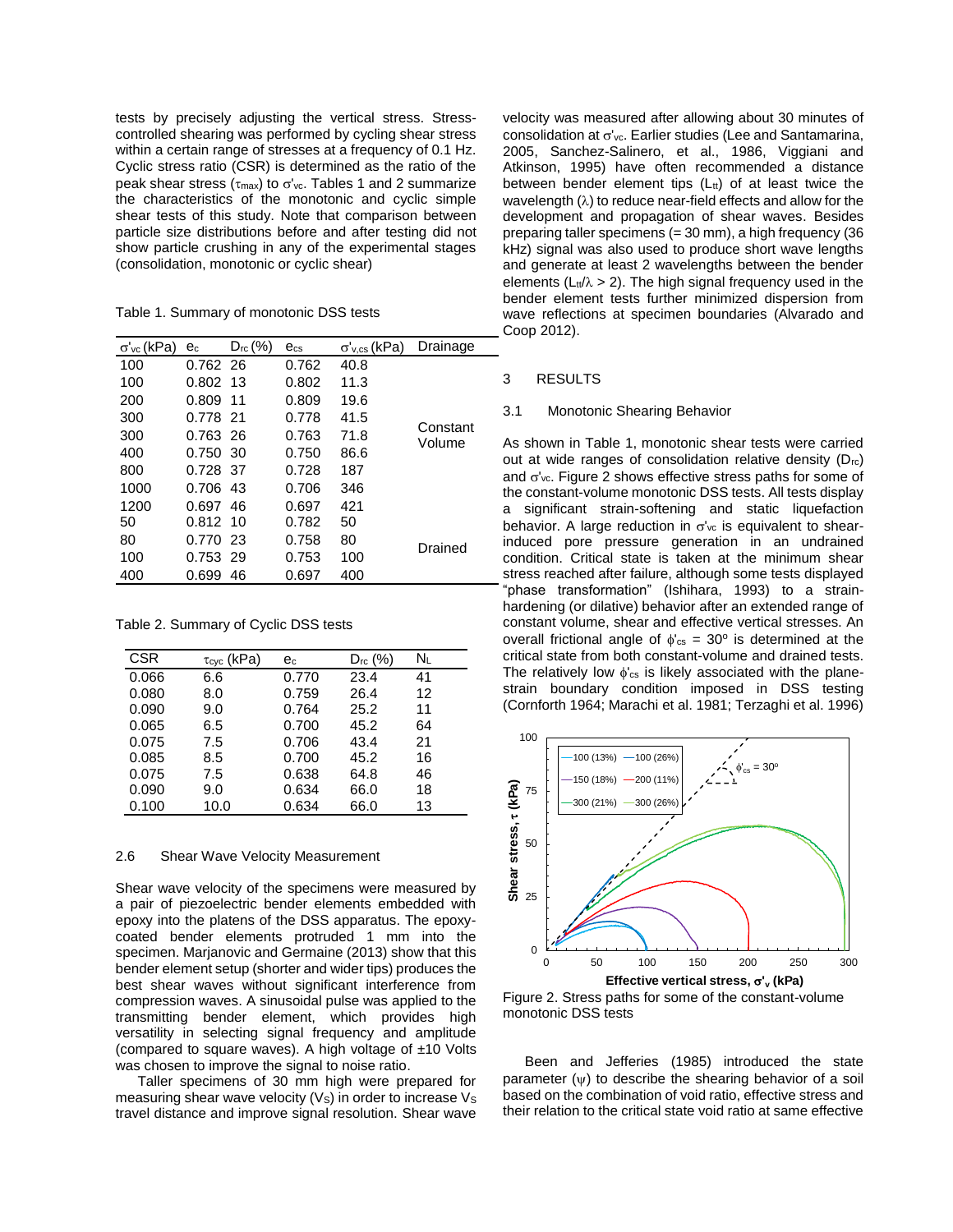stress. The critical state line (CSL) represents a boundary between strain-softening (or contractive) and strainhardening (or dilative) behaviors of a soil. Table 1 shows void ratio (ecs) and effective vertical stress ( $\sigma'_{v,cs}$ ) at the critical state from both drained and constant-volume shear tests. These data are plotted in Figure 3 to establish the CSL for Boler sand as below:

$$
e = 0.888 - 0.071 \text{Log}(\sigma'_{\text{vc}})
$$
 [2]

This equation suggests a critical void ratio of 0.888 at an effective stress of  $\sigma'_{\text{ve}} = 1$  kPa and a critical state line slope of 0.071. CSL of Boler sand is comparable to those for Monterey #0 sand (Jefferies and Been, 2006) and Hokksun sand (Castro, 1969) determined from isotropically-consolidated triaxial compression shear tests. These are compared in Figure 3 assuming a horizontal stress ratio of  $K_0 = 0.5$  for converting isotropic effective confining stress (in triaxial tests) to  $\sigma'_{\rm vc}$ .



Figure 3. Critical state lines of Boler (from this study), Hokksund (Castro, 1969), and Monterey #0 (Jefferies and Been, 2006) sands

#### 3.2 Shear Wave Velocity

Bender elements are piezoelectric cantilever beam-shaped transducers which either bend by an applied voltage or produce a voltage when it is bent. Despite their simple operation, the interpretation of bender element pules can be complicated. While the wave travel distance can be confidently taken as the tip-to-tip distance  $(L_{tt})$  between the bender elements (Brignoli, et al., 1996, Viggiani and Atkinson, 1995), identifying the correct travel time is often challenging. Various time and frequency domain methods (Jovicic, et al., 1996, Lee and Santamarina, 2005) are suggested by different researchers to determine travel time.

Figure 4 illustrates the transmitted and received shear waves for some of the experiments. The reverse polarity of the initial small bumps is a characteristic of nearfield effects and compression waves generated from the lateral

vibration of the bender elements. These compressionwave signals travel faster and reach the receiving bender element earlier than a shear wave, but rapidly decay in subsequent reflections from the endcaps (Camacho-Tauta, et al., 2015). Low amplitude pulse in the received signal have been observed in other bender-element studies (Arulnathan, et al., 1998, Brandenberg, et al., 2008, Brignoli, et al., 1996), which are often associated with distorted compression waves reflected from the specimen boundaries. These were thus disregarded. The tip-to-tip distance between the bender elements  $(L_{tt})$  was measured by subtracting the height of the bender elements from the specimen height.



Figure 4. Shear wave signals for  $D_{rc} = 45\%$  specimen

Similar to Figure 4, almost all the output signals obtained during the present study exhibited a clear major peak (shear-wave). Hence, peak-to-peak time of the first transmitted and received signals was used to measure travel time  $(\Delta t_{TR})$  and determine Vs. Several investigators suggest that this approach can provide an accurate measurement of Vs (Brignoli, et al., 1996, Camacho-Tauta, et al., 2015, Jovicic, et al., 1996, Lee and Santamarina, 2005, Viggiani and Atkinson, 1995, Yamashita, et al., 2009) which match well with  $V<sub>S</sub>$  measured by other laboratory techniques (e.g., resonant column tests, acceleration measurements, etc). For example, Yamashita et al. (2009) found that the peak-to-peak time difference between transmitted and received signals provided the most consistent determination of Vs travel time using bender elements among 23 different laboratories around the world. Accordingly, Vs was determined as  $\Delta t_{TR}/L_{tt}$ . Measurements carried out at higher input frequencies (50 & 83 kHz) results in similar travel times and  $V_s$ , suggesting that  $V_s$  remains unaltered by changes in input frequency.

Shear wave velocity is often expressed as a function of void ratio,  $F(e)$  and effective confining pressure ( $\sigma'_{c}$ ) as below (Hardin and Richart Jr., 1963):

$$
V_{\rm S} \left( m/s \right) = F(e) \sigma' c^{\beta} \tag{3}
$$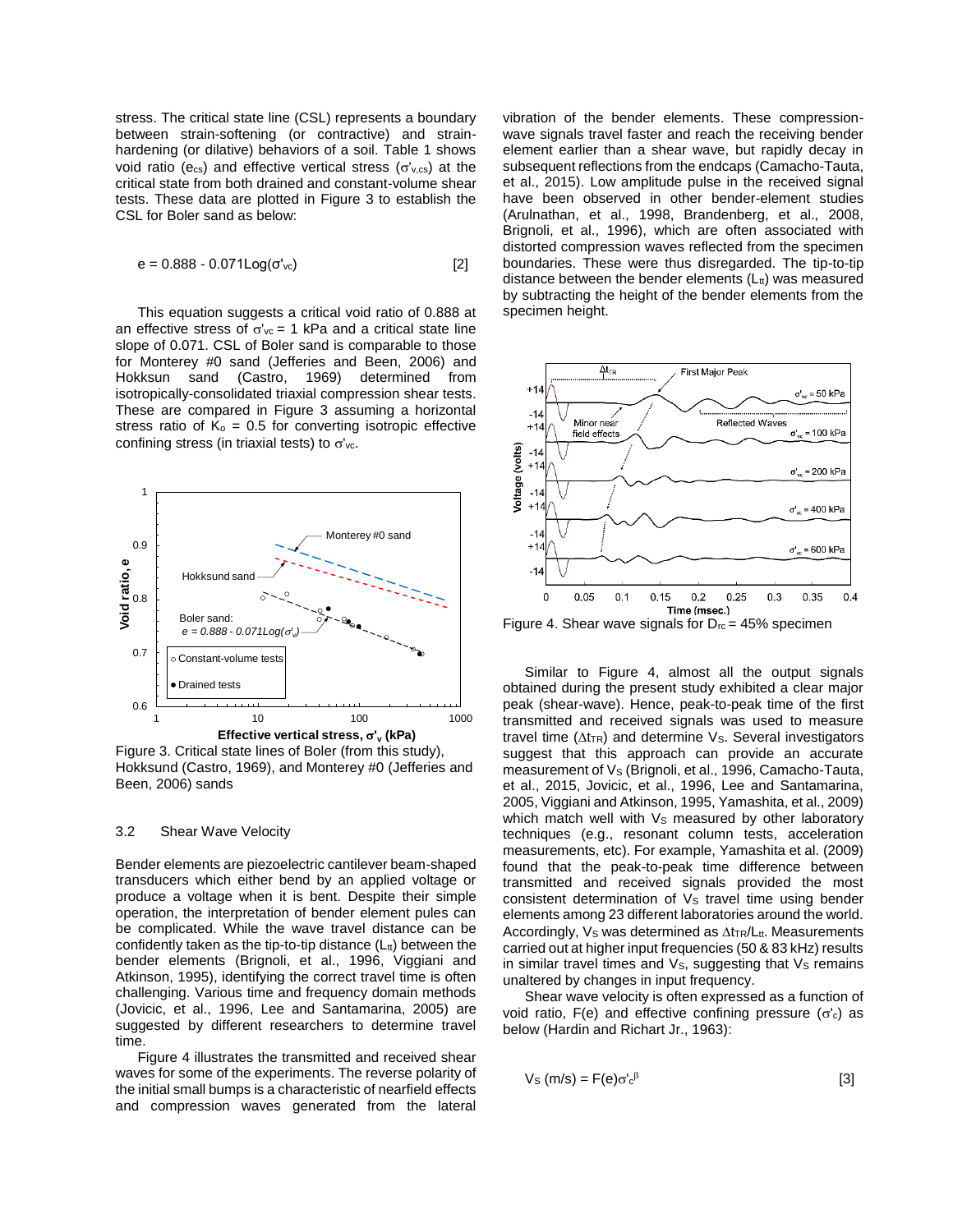Where exponent  $\beta$  is a material constant which reflects the nature of inter-particle contacts (Santamarina, et al., 2001). For the Ko-consolidated simple shear samples of this study,  $\sigma'_{c}$  can be approximated as  $(1+2K_{0})\sigma'_{\rm vc}$ .

Because of the difficulties in determining  $K<sub>o</sub>$  in the field, it is simpler to express  $V_s$  as a function of  $\sigma'_{vc}$ . The influence of effective stress on any soil parameter is usually considered in geotechnical engineering practice by normalization to  $\sigma'_{\text{vc}}$  = 100 kPa. Similar to the overburden stress correction used for SPT or CPT penetration resistances, Equation 3 is used to account for the effect of overburden pressure on Vs. A normalized shear wave velocity (Vs<sub>1</sub>) corresponding to  $\sigma'_{\text{vc}}$  = 100 kPa is often calculated as below:

$$
V_{S1} = V_S (P_a / \sigma'_{\text{vc}})^{\beta} \tag{4}
$$

Where  $P_a \approx 100$  kPa. According to Figure 5, irrespective of D<sub>rc</sub> the typical stress exponent of  $\beta = 0.25$  (Hardin and Richart Jr., 1963, Robertson, et al., 1992) fits Vs profile for Boler sand quite well.



Figure 5. Variation of Vs with normalized effective vertical stress ( $\sigma'_{\rm vc}/P_{\rm a}$ ) for Boler sand specimens

Several studies (Hardin and Richart Jr., 1963, Robertson, et al., 1995) suggest a linear variation of F(e) with void ratio. As shown in Figure 6, the  $V<sub>S</sub>$  data of this study also indicate an approximately linear relationship for F(e) which is quite close to the relationship derived by Hardin and Richart Jr. (1963). Figure 6 further suggests a slightly decreasing trend of  $F(e)$  and thus  $Vs$  with increasing void ratio (similar to Hardin and Richart 1963). Similar to Boler sand, some other studies also report a narrow range of  $V_S$  for a wide range of void ratios (Cha, et al., 2014, Santamarina, et al., 2001). According to Figures 5 and 6, Equation 3 is fitted for Boler sand as below:

$$
V_{\rm S} \, (\rm m/s) = (89.4 - 26.6 e_c) \sigma'_{\rm v} c^{0.25} \tag{5}
$$



Figure 6. Variation of  $F(e)$  with consolidation void ratio  $(e<sub>c</sub>)$ from the experiments of this study for Boler and comparison with the correlation derived by Hardin and Richart (1963)

As both the shearing behavior (e.g. in Fig. 2) and  $V_s$  (in Figs. 5 & 6) of Boler sand are affected by  $e_c$  and  $\sigma'_{vc}$ , Vs can be used to determine the liquefaction susceptibility and strain-softening potential of Boler sand.



Figure 7:  $V_s$  versus state parameter ( $\psi$ ) from the DSS tests of this study



Figure 8. Vs versus ( $\psi - \psi_{100}$ ) from the DSS tests of this study.  $\psi$ <sub>100</sub> is the state parameter at  $\sigma'_{\text{vc}}$  = 100 kPa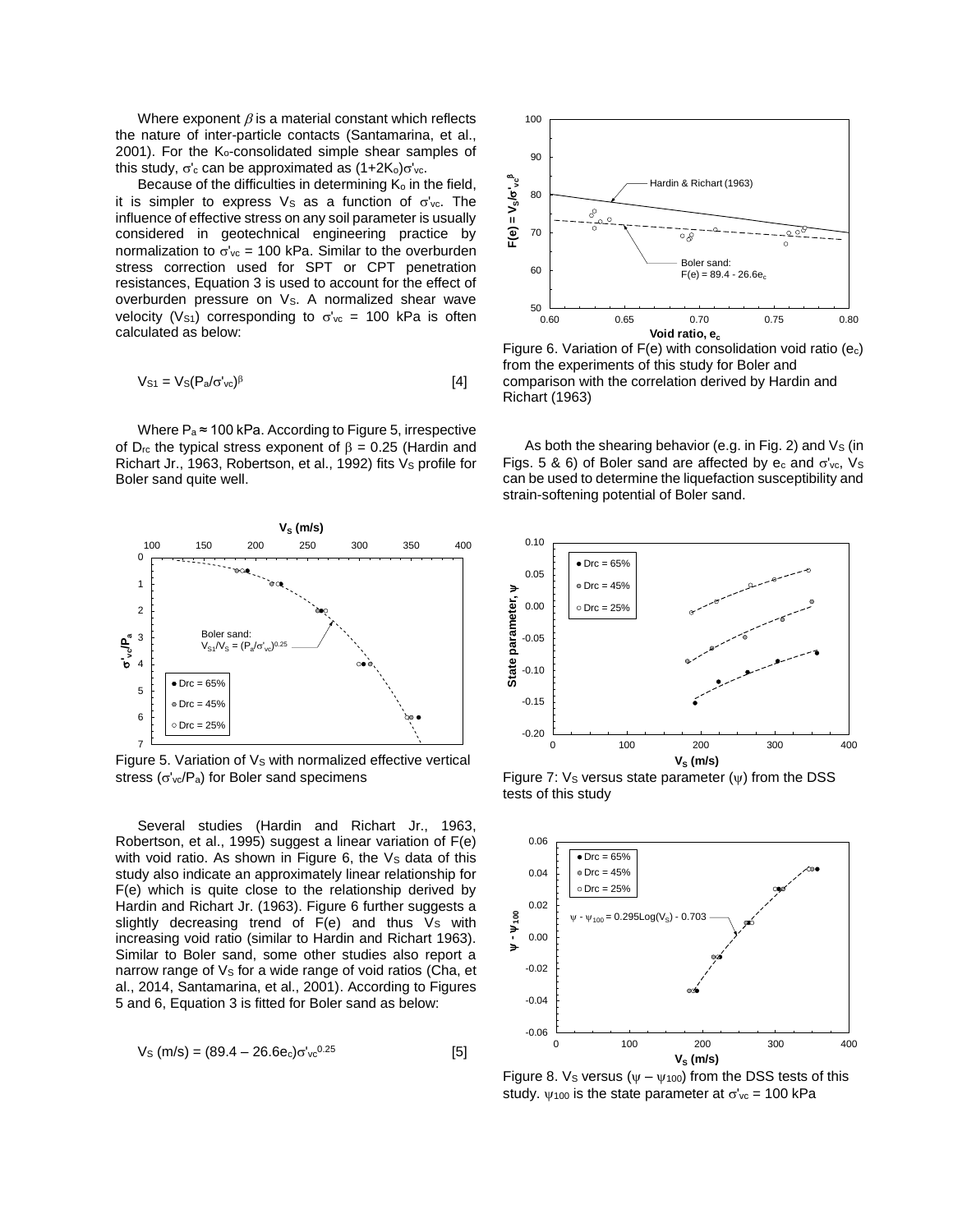Figures 7 and 8 present the variations in state parameter (determined from Eq. 2) with  $V<sub>S</sub>$  data for the specimens tested in this study.  $\psi$ <sub>100</sub> is the state parameter calculated at  $\sigma'_{\text{vc}}$  = 100 kPa. Despite separate relationships between  $V_s$  and  $\psi$  at different relative densities in Figure 7, a unique trend is found between Vs and  $\Psi - \Psi_{100}$  in Figure 8 regardless of relative densities or stress levels.

#### 3.3 Evaluation of Maximum Shear Modulus (G<sub>max</sub>)

As discussed in the Introduction, small-strain or maximum shear modulus of a soil is one of the main purposes of measuring shear wave velocity. Gmax is a useful and practical parameter for engineering design purposes which correlates soil deformation properties to applied stress. Gmax is calculated for the specimens of this study using Equation 1.

As shown in Figure 9, Gmax largely increases with increasing  $\sigma'_{\text{vc}}$  for a particular  $e_c$ , whereas the effect of  $e_c$ seems to be secondary. It can be explained that increasing  $\sigma'_{\text{vc}}$  not only raises  $\rho$  but also increases stress concentration and friction at particle contacts, resulting in a greater V<sub>S</sub> and hence G<sub>max</sub>.



25, 45, and 65%



Figure 10. Variations of AF'(e) with e<sup>c</sup> for Boler sand tested as well as those suggested by several other studies (Hardin 1978; Iwasaki et al. 1978; Kokusho 1980) for clean sands

Several empirical correlations have been developed for Gmax characterization, all of which take into account void ratio and effective stress as in the following form (Hardin and Richart Jr., 1963):

$$
G_{\text{max}}/P_a = AF'(e)(\sigma'_{\text{v}}/P_a)^n
$$
 [6]

Where n is a stress exponent often equal to 0.5 (=  $2\beta$ ). Equation 6 and in particular F'(e) have been fitted to experimental data by many investigators. Similar to Vs, a linear relationship appears to fit F'(e) for the experiments of this study in Figure 10. For the normally-consolidated DSS specimens,  $K_0 = 0.5$  is used for converting  $\sigma'_{\rm vc}$  to  $\sigma'_{\rm c}$ . According to Figure 10, the normalized  $G_{\text{max}}$  (=  $G_{\text{max}}/\sigma' c^n P_a^{1-n}$  data are within the ranges of AF'(e) relationships proposed by several other studies (Hardin, 1978, Iwasaki, et al., 1978, Kokusho, 1980) for clean sands.

#### 3.4 Cyclic simple shear tests

Cyclic simple shear tests were carried out to determine the cyclic liquefaction behavior of Boler sand. Figure 11 shows typical results of the cyclic DSS tests of this study. According to this figure, liquefaction is triggered when the equivalent excess pore pressure ratio  $(r<sub>u</sub>)$  – measured as a reduction in vertical stress - exceeds 80%. This corresponded to reaching a double-amplitude cyclic shear strain of 7.5% in the DSS tests. This is essentially equivalent to the liquefaction definition (Vaid and Sivathayalan, 1996) of 5% double-amplitude axial strain in a triaxial test. Liquefaction triggering is followed by much larger increase in cyclic shear strain and loss of shear stiffness in Figure 11.



Figure 11. Cyclic DSS test results on a Boler sand specimen at  $D_{rc} = 65\%$ ,  $\sigma'_{vc} = 100$  kPa and CSR=0.100

The cyclic stress ratio  $(=\tau_{\text{cyc}}/\sigma'_{\text{vc}})$  required for liquefaction occurrence in a specified number of loading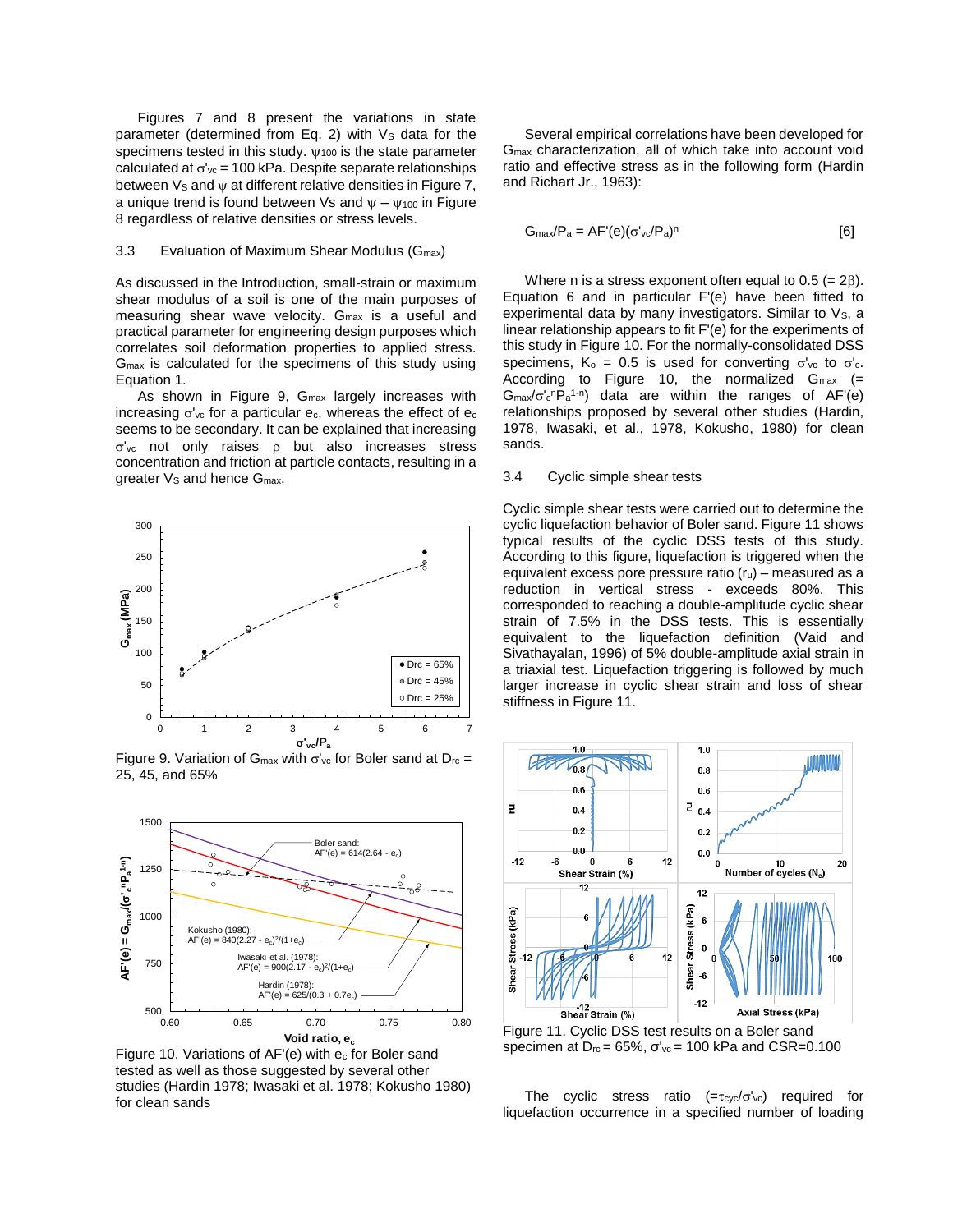cycles is called "Cyclic Resistance Ratio (CRR)". Figure 12 shows the number of cycles to triggering liquefaction (N<sub>L</sub>) at different CSR for specimens consolidated to  $\sigma'_{\rm vc}$  = 100 kPa. For an earthquake magnitude of 7.5, CRR is defined as the CSR to cause liquefaction in 15 uniform cycles of shear stress (Seed and Idriss, 1971).



liquefaction for Boler sand at  $\sigma'_{\text{ve}} = 100$  kPa

In the simplified stress-based approach for liquefaction analysis, seismic demand is calculated as the cyclic shear stress ratio applied by an earthquake (CSR) and the cyclic resistance ratio (CRR) of the soil (capacity) is estimated from a correlation with an in-situ test. Earthquake-induced CSR can be estimated using the Seed and Idriss (1971) simplified procedure or numerical methods such as finite element method based seismic response analysis. The simplified procedure provides CRR of a level-ground (no shear stress bias) for an effective overburden pressure of 100 kPa. Cyclic liquefaction is deemed to occur when CSR exceeds CRR. Semi-empirical relationships between CRR and SPT or CPT penetration resistance have been extensively studied by many researchers. Determining CRR from in-situ shear wave velocity measurement can be a particularly useful alternative for sites underlain by soils that are difficult to penetrate or extract undisturbed samples. Robertson, et al. (1992) present one of the earliest boundary curves between liquefaction and nonliquefaction cases using a limited field database. Based on cases of liquefaction and non-liquefaction for 26 earthquakes and more than 70 different sites, Andrus and Stokoe (2000) developed relationships between CRR and  $V<sub>S1</sub>$  which are the current state of practice for evaluating liquefaction potential using Vs1.

Pairs of shear wave velocity ( $V_{S1}$ ) and CRR<sub>1</sub> measured from the experiments of this study at  $\sigma'_{\text{vc}}$  = 100 kPa are compared with these Vs-based liquefaction trigging boundaries in Figure 13. As illustrated in this figure, Bolder sand exhibits lower liquefaction resistance than the fieldbased liquefaction triggering curves. In other words, the current methods for estimating liquefaction resistance could largely overestimate CRR of Boler sand. This would lead to an unsafe liquefaction analysis. The lower CRR of Boler sand compared to that from field-based CRR curves is possibly associated with the carbonaceous composition of Boler sand as well as differences in the triggering of liquefaction in the laboratory and in the field. Because of the effects of excess pore pressure redistribution and upward flow of water, the triggering of cyclic liquefaction could occur at much smaller cyclic shear strains ( $\approx 0.06$  – 0.12%) in the field (Dobry, et al., 2015). Whereas, liquefaction is determined at a single-amplitude shear strain of 3.75% in laboratory DSS tests.



Figure 13. Comparison of CRR<sub>1</sub> (at  $\sigma'_{\text{vc}}$  = 100 kPa) and  $V<sub>S1</sub>$  for Boler sand with liquefaction triggering curves of Andrus and Stokoe (2000) and Robertson et al. (1992)

#### 4 CONCLUSIONS

This paper presented the monotonic and cyclic behavior of a carbonate sand ("Boler sand") from London Ontario. Shear wave velocity ( $V_s$ ) and small-strain stiffness ( $G_{max}$ ) were also measured using bender element tests. Power functions were used to fit  $V_s$  and  $G_{max}$  data with effective vertical stress with exponents of 0.25 and 0.50, respectively. Both  $V_s$  and  $G_{\text{max}}$  however displayed a much weaker variation with void ratio. Despite the weak effect, linear functions were used to describe the effect of void ratio on Vs and G<sub>max</sub>. The critical state line of Boler sand, determined from the monotonic shear tests, was found to be similar to those of some other clean sands. State parameters  $(\psi)$  of the specimens were subsequently calculated using the critical state line and initial states of the specimens. Separate relationships were found between  $\psi$  and  $Vs$  at different relative densities, suggesting that  $\psi$  is not a suitable parameter to combine the effects of void ratio and effective stress on V<sub>S</sub>. Cyclic liquefaction behavior of Boler sand was also determined from cyclic DSS tests. It was found that the current liquefaction triggering method could significantly overestimate the liquefaction resistance of Boler sand, leading to unsafe liquefaction analysis. This could be associated with the carbonaceous composition of Boler sand as well as differences in the triggering of liquefaction in the laboratory and in the field.